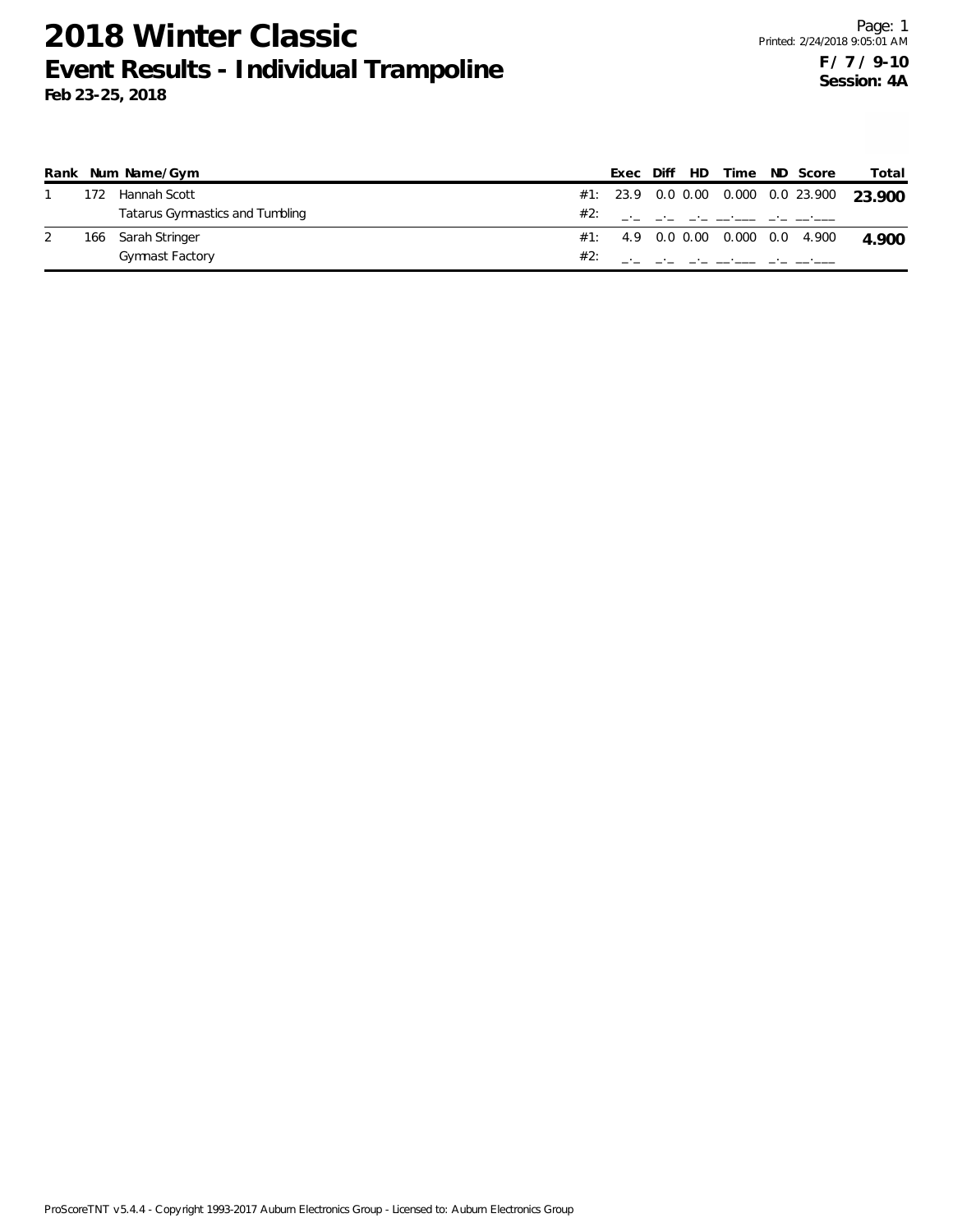|   |     | Rank Num Name/Gym               |     | Exec | Diff<br>HD  | Time  | ND Score     | Total  |
|---|-----|---------------------------------|-----|------|-------------|-------|--------------|--------|
|   | 299 | Ryan Sarti                      | #1: | 24.3 | $0.0\ 0.00$ | 0.000 | $0.0$ 24.300 | 24.300 |
|   |     | Elite Sports Complex Inc.       | #2: |      |             |       |              |        |
| 2 | 244 | <b>Brooks Barber</b>            | #1: | 23.9 | $0.0\ 0.00$ | 0.000 | 0.0 23.900   | 23.900 |
|   |     | Tatarus Gymnastics and Tumbling | #2: |      |             |       |              |        |
| 3 | 330 | John McCullough                 | #1: | 23.8 | $0.0\ 0.00$ | 0.000 | $0.0$ 23.800 | 23.800 |
|   |     | Tatarus Gymnastics and Tumbling | #2: |      |             |       |              |        |
| 4 | 312 | Tarik Hansson                   | #1: | 22.6 | $0.0\ 0.00$ | 0.000 | $0.0$ 22.600 | 22.600 |
|   |     | DeVeau's School of Gymnastics   | #2: |      |             |       |              |        |
| 5 | 273 | Cormac Lee                      | #1: | 20.8 | $0.0\ 0.00$ | 0.000 | $0.0$ 20.800 | 20.800 |
|   |     | Gleasons Gymnastics School      | #2: |      |             |       |              |        |
| 6 | 282 | Conner Langsford                | #1: | 20.5 | $0.0\ 0.00$ | 0.000 | 0.0 20.500   | 20.500 |
|   |     | DeVeau's School of Gymnastics   | #2: |      |             |       |              |        |
|   | 248 | Patrick Kase                    | #1: | 18.7 | $0.0\ 0.00$ | 0.000 | 0.0 18.700   | 18.700 |
|   |     | Gleasons Gymnastics School      | #2: |      |             |       |              |        |
| 8 | 292 | Cristian Moore                  | #1: | 12.2 | $0.0\ 0.00$ | 0.000 | $0.0$ 12.200 | 12.200 |
|   |     | Unique Sports Academy           | #2: |      |             |       |              |        |
| 9 | 287 | Timothy Castle                  | #1: | 2.6  | $0.0\ 0.00$ | 0.000 | 0.0<br>2.600 | 2.600  |
|   |     | Seattle Gymnastics-Ballard      | #2: |      |             |       |              |        |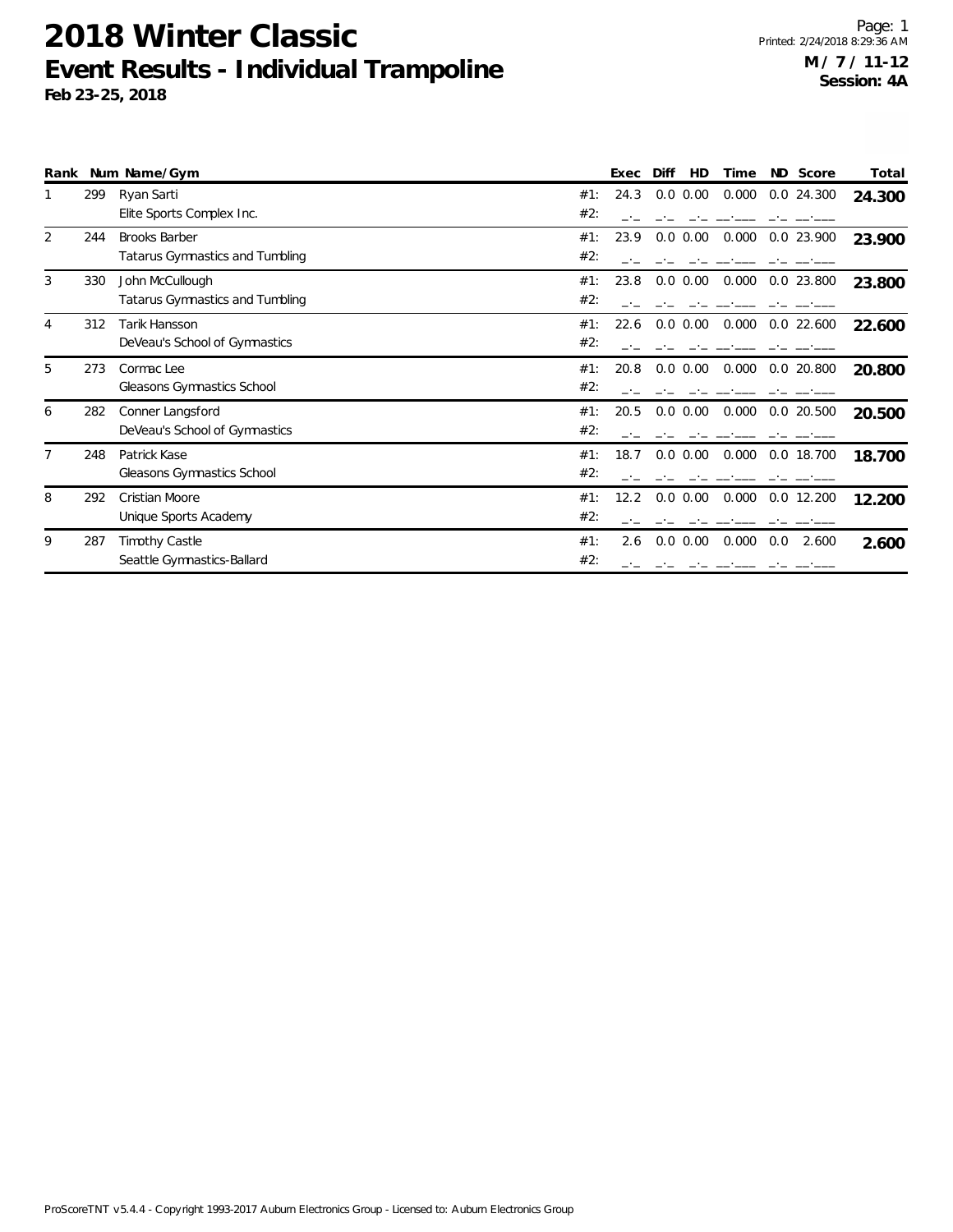| Rank |     | Num Name/Gym                                  |            | Exec | Diff<br>HD   | Time  | ND.<br>Score        | Total  |
|------|-----|-----------------------------------------------|------------|------|--------------|-------|---------------------|--------|
| 1    | 274 | Brielle Epstein<br>Indigo Gymnastics Center   | #1:<br>#2: | 24.8 | $0.0\ 0.00$  | 0.000 | 0.0 24.800          | 24.800 |
| 2    | 321 | Arianna Goelzer<br>Gleasons Gymnastics School | #1:<br>#2: | 24.2 | $0.0$ $0.00$ | 0.000 | 0.0 24.200          | 24.200 |
| 3    | 315 | Sierra Wilson<br>Eagle Gymnastics Academy     | #1:<br>#2: | 24.0 | $0.0\ 0.00$  | 0.000 | 0.0 24.000          | 24.000 |
| 4    | 288 | Olivia Stecky<br>Indigo Gymnastics Center     | #1:<br>#2: | 23.9 | 0.0 0.00     | 0.000 | $0.0$ 23.900        | 23.900 |
| 5    | 314 | Olivia Gabay<br><b>Integrity Athletics</b>    | #1:<br>#2: | 23.6 | 0.0 0.00     | 0.000 | 0.0 23.600          | 23.600 |
| 6    | 197 | Makenna Woods<br>Top Star Training Center     | #1:<br>#2: | 23.5 | $0.0\ 0.00$  | 0.000 | 0.0 23.500          | 23.500 |
| 7    | 319 | Avery Lake<br>DeVeau's School of Gymnastics   | #1:<br>#2: | 22.7 | 0.0 0.00     |       | $0.000 -0.2$ 22.500 | 22.500 |
| 8    | 252 | Morgan Estes<br>Top Star Training Center      | #1:<br>#2: | 19.9 | $0.0\ 0.00$  | 0.000 | 0.0 19.900          | 19.900 |
| 9    | 256 | Ella Huffman<br>Tennessee Elite Gymnastics    | #1:<br>#2: | 18.8 | 0.0 0.00     | 0.000 | 0.0 18.800          | 18.800 |
| 10   | 199 | Isabelle Aucoin<br>Integrity Athletics        | #1:<br>#2: | 5.2  | $0.0$ $0.00$ | 0.000 | 0.0<br>5.200        | 5.200  |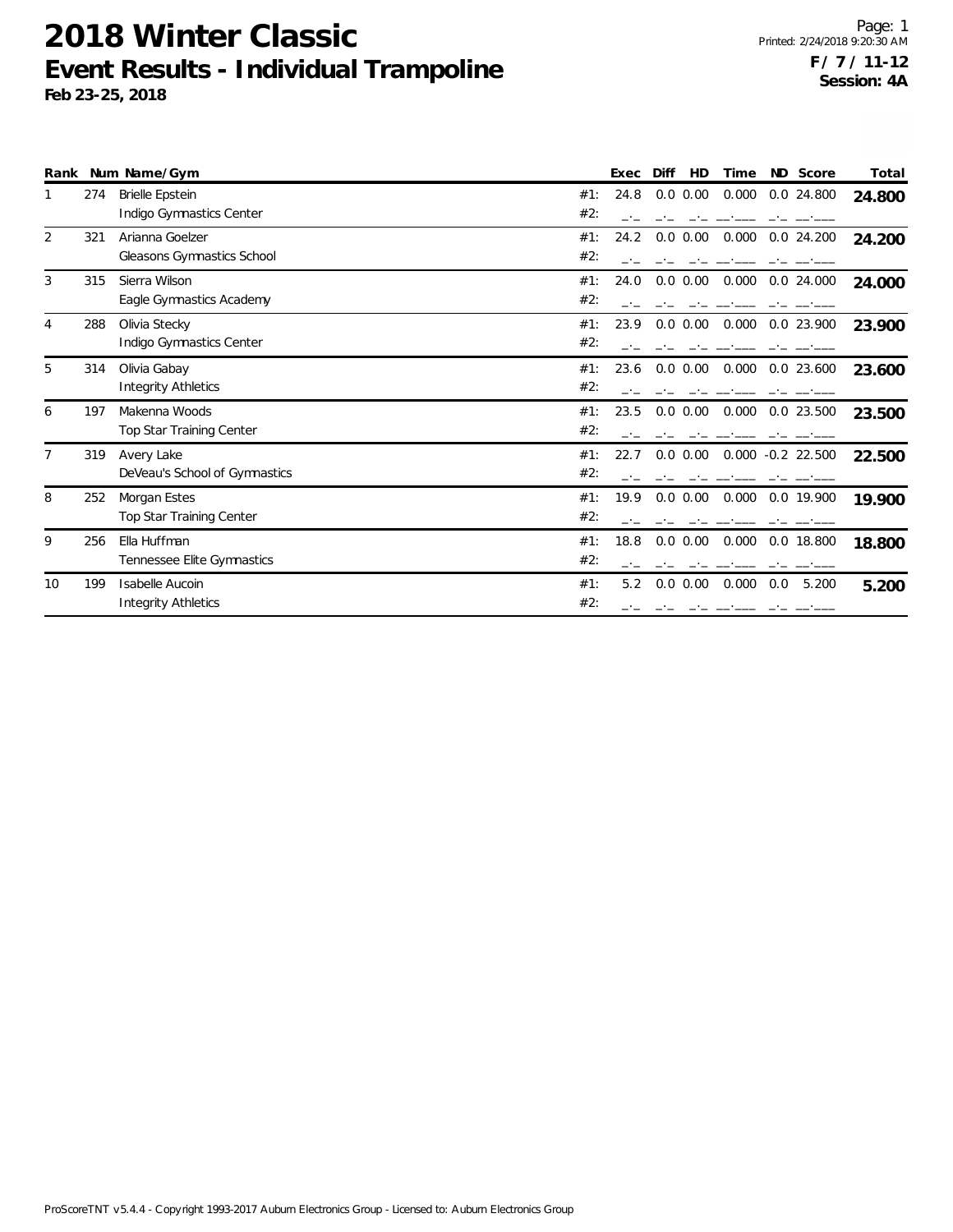|     | Rank Num Name/Gym               |     |  | Exec Diff HD Time ND Score |  | Total                                     |
|-----|---------------------------------|-----|--|----------------------------|--|-------------------------------------------|
| 834 | Mason Colvin                    |     |  |                            |  | #1: 24.7 0.0 0.00 0.000 0.0 24.700 24.700 |
|     | Gleasons Gymnastics Maple Grove |     |  | #2: ___ __ __ __ __ __ __  |  |                                           |
| 440 | Karsten Hansson                 |     |  |                            |  | #1: 21.8 0.0 0.00 0.000 0.0 21.800 21.800 |
|     | DeVeau's School of Gymnastics   | #2: |  |                            |  |                                           |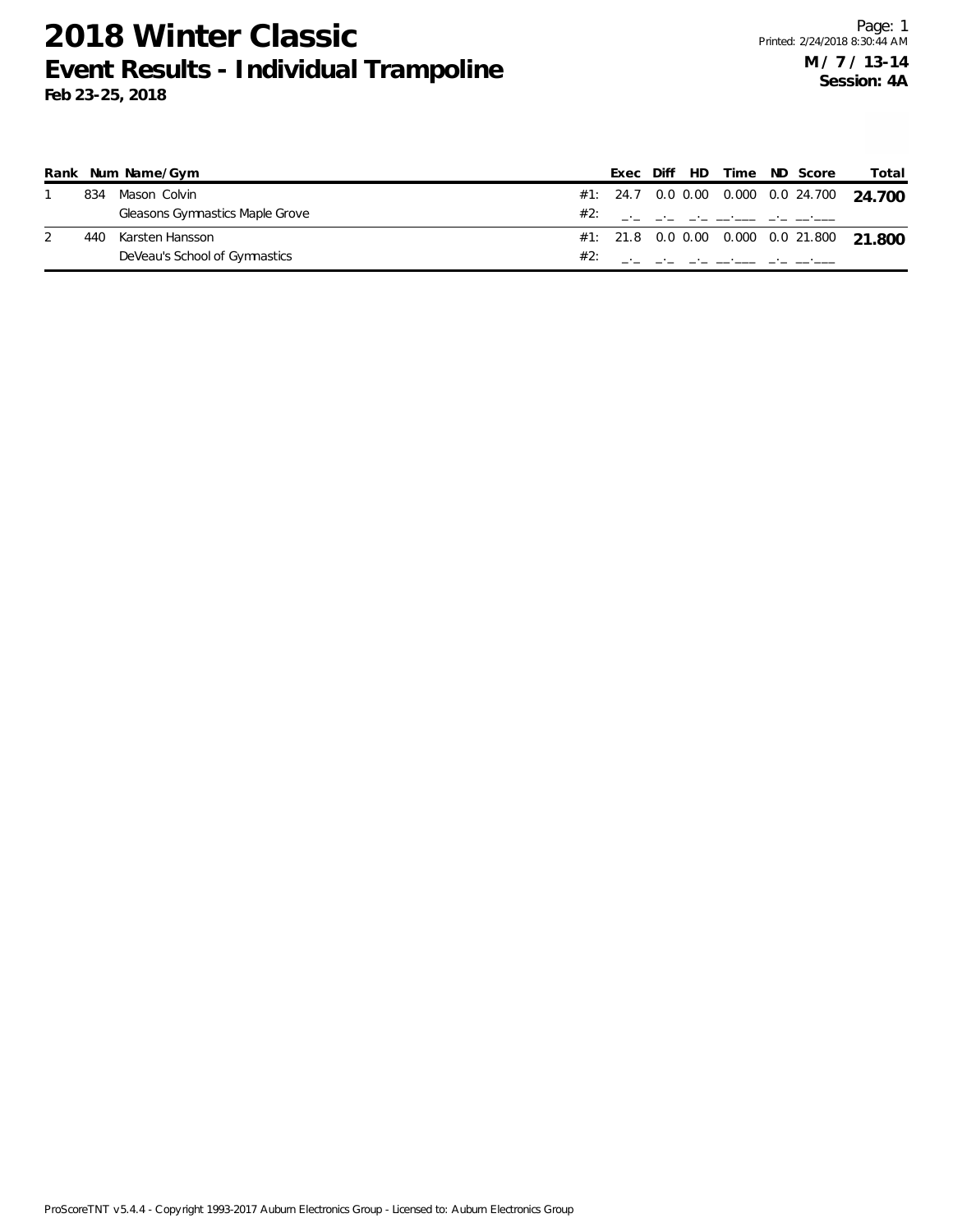|                |     | Rank Num Name/Gym                                    |            | Exec | Diff | HD                                                                                                                                                                                                                                                                                                                                                                                       | Time                      | <b>ND</b> | Score            | Total  |
|----------------|-----|------------------------------------------------------|------------|------|------|------------------------------------------------------------------------------------------------------------------------------------------------------------------------------------------------------------------------------------------------------------------------------------------------------------------------------------------------------------------------------------------|---------------------------|-----------|------------------|--------|
| ı              | 464 | Ashley Kaser                                         | #1:        | 25.5 |      | 0.0 0.00                                                                                                                                                                                                                                                                                                                                                                                 | 0.000                     |           | $0.0$ 25.500     | 25.500 |
|                |     | <b>Integrity Athletics</b>                           | #2:        | $-1$ | $-1$ |                                                                                                                                                                                                                                                                                                                                                                                          |                           |           |                  |        |
| 2              | 497 | Amanda Long                                          | #1:        | 25.0 |      | $0.0 \, 0.00$                                                                                                                                                                                                                                                                                                                                                                            | 0.000                     |           | $0.0$ 25.000     | 25.000 |
|                |     | Indigo Gymnastics Center                             | #2:        |      |      |                                                                                                                                                                                                                                                                                                                                                                                          |                           |           |                  |        |
| 3              | 452 | Gracie Mitchell                                      | #1:        | 24.6 |      | 0.0 0.00                                                                                                                                                                                                                                                                                                                                                                                 | 0.000                     |           | $0.0$ 24.600     | 24.600 |
|                |     | The Flip Shop                                        | #2:        |      |      |                                                                                                                                                                                                                                                                                                                                                                                          |                           |           |                  |        |
| 4              | 363 | Abryannah Stayton                                    | #1:        | 24.5 |      | $0.0 \, 0.00$                                                                                                                                                                                                                                                                                                                                                                            | 0.000                     |           | 0.0 24.500       | 24.500 |
|                |     | Amplify Gymnastics                                   | #2:        |      |      |                                                                                                                                                                                                                                                                                                                                                                                          |                           |           |                  |        |
| 5              | 420 | Abigail Garcia                                       | #1:        | 24.4 |      | $0.0 \, 0.00$                                                                                                                                                                                                                                                                                                                                                                            | 0.000                     |           | $0.0$ 24.400     | 24.400 |
|                |     | Skywalkers                                           | #2:        |      |      |                                                                                                                                                                                                                                                                                                                                                                                          |                           |           |                  |        |
| 6              | 358 | Katie Shephard                                       | #1:        | 24.2 |      | 0.0 0.00                                                                                                                                                                                                                                                                                                                                                                                 | 0.000  0.0  24.200        |           |                  | 24.200 |
|                |     | Tatarus Gymnastics and Tumbling                      | #2:        |      |      |                                                                                                                                                                                                                                                                                                                                                                                          |                           |           |                  |        |
| $\overline{7}$ | 468 | Natalia Rietz                                        | #1:        | 24.0 |      | 0.0 0.00                                                                                                                                                                                                                                                                                                                                                                                 | 0.000                     |           | 0.0 24.000       | 24.000 |
|                |     | Premier Gymnastics                                   | #2:        |      |      |                                                                                                                                                                                                                                                                                                                                                                                          |                           |           |                  |        |
| 8T             | 401 | Brenda Riley                                         | #1:        | 23.9 | $-1$ | 0.0 0.00                                                                                                                                                                                                                                                                                                                                                                                 | 0.000                     |           | 0.0 23.900       |        |
|                |     | <b>FlipCity South</b>                                | #2:        |      |      |                                                                                                                                                                                                                                                                                                                                                                                          |                           |           |                  | 23.900 |
|                |     |                                                      |            |      |      |                                                                                                                                                                                                                                                                                                                                                                                          |                           |           |                  |        |
| 9T             | 354 | Abagayle Ahlquist<br>Gleasons Gymnastics Maple Grove | #1:<br>#2: | 23.9 |      | $0.0 \, 0.00$                                                                                                                                                                                                                                                                                                                                                                            | 0.000                     |           | 0.0 23.900       | 23.900 |
|                |     |                                                      |            |      |      |                                                                                                                                                                                                                                                                                                                                                                                          |                           |           |                  |        |
| 10             | 368 | Gracie McMahan                                       | #1:<br>#2: | 23.8 |      | $0.0 \, 0.00$                                                                                                                                                                                                                                                                                                                                                                            | 0.000                     |           | 0.0 23.800       | 23.800 |
|                |     | The Flip Shop                                        |            |      |      |                                                                                                                                                                                                                                                                                                                                                                                          |                           |           |                  |        |
| 11             | 493 | Natalie Vezina                                       | #1:        | 14.6 |      | 0.08.90                                                                                                                                                                                                                                                                                                                                                                                  | 0.000                     |           | $-23.500$        | 23.500 |
|                |     | For the Kidz                                         | #2:        |      |      |                                                                                                                                                                                                                                                                                                                                                                                          |                           |           |                  |        |
| 12             | 443 | Shasta Moudy                                         | #1:        | 23.3 |      | 0.0 0.00                                                                                                                                                                                                                                                                                                                                                                                 |                           |           | 0.000 0.0 23.300 | 23.300 |
|                |     | The Flip Shop                                        | #2:        |      |      |                                                                                                                                                                                                                                                                                                                                                                                          |                           |           |                  |        |
| 13             | 503 | Lily Nicolette                                       | #1:        | 23.1 |      | $0.0 \, 0.00$                                                                                                                                                                                                                                                                                                                                                                            | 0.000                     |           | $0.0$ 23.100     | 23.100 |
|                |     | Top Star Training Center                             | #2:        |      |      |                                                                                                                                                                                                                                                                                                                                                                                          |                           |           |                  |        |
| 14             | 418 | Brianna Suszynski                                    | #1:        | 22.3 |      | 0.0 0.00                                                                                                                                                                                                                                                                                                                                                                                 | 0.000                     |           | $0.0$ 22.300     | 22.300 |
|                |     | Garden State Trampoline Academy                      | #2:        |      |      |                                                                                                                                                                                                                                                                                                                                                                                          |                           |           |                  |        |
| 15             | 500 | Ruth du Plessis                                      | #1:        | 22.1 |      | 0.0 0.00                                                                                                                                                                                                                                                                                                                                                                                 | 0.000                     |           | 0.022.100        | 22.100 |
|                |     | Indigo Gymnastics Center                             | #2:        |      | $-1$ | $-1$                                                                                                                                                                                                                                                                                                                                                                                     |                           |           |                  |        |
| 16             | 444 | Amzie Beeler                                         | #1:        | 20.6 |      | 0.0 0.00                                                                                                                                                                                                                                                                                                                                                                                 | 0.000                     |           | 0.0 20.600       | 20.600 |
|                |     | Tatarus Gymnastics and Tumbling                      | #2:        |      |      |                                                                                                                                                                                                                                                                                                                                                                                          |                           |           |                  |        |
| 17             | 449 | Anna Stroop                                          | #1:        | 13.9 |      |                                                                                                                                                                                                                                                                                                                                                                                          | 0.0 0.00 0.000 0.0 13.900 |           |                  | 13.900 |
|                |     | <b>Integrity Athletics</b>                           | #2:        |      |      |                                                                                                                                                                                                                                                                                                                                                                                          |                           |           |                  |        |
| 18             | 829 | Samantha Murfin                                      | #1:        | 9.1  |      | $0.0 \, 0.00$                                                                                                                                                                                                                                                                                                                                                                            | 0.000                     | 0.0       | 9.100            | 9.100  |
|                |     | World Champions Centre                               | #2:        |      |      |                                                                                                                                                                                                                                                                                                                                                                                          |                           |           |                  |        |
| 19             | 377 | Gabrielle Niblo                                      | #1:        | 8.9  |      | $0.0 \, 0.00$                                                                                                                                                                                                                                                                                                                                                                            | 0.000                     | 0.0       | 8.900            | 8.900  |
|                |     | Gleasons Gymnastics Maple Grove                      | #2:        |      |      | $\mathcal{L}^{(1)}\mathcal{L}^{(2)}\mathcal{L}^{(1)}\mathcal{L}^{(2)}\mathcal{L}^{(1)}\mathcal{L}^{(2)}\mathcal{L}^{(1)}\mathcal{L}^{(2)}\mathcal{L}^{(1)}\mathcal{L}^{(2)}\mathcal{L}^{(1)}\mathcal{L}^{(2)}\mathcal{L}^{(1)}\mathcal{L}^{(2)}\mathcal{L}^{(1)}\mathcal{L}^{(2)}\mathcal{L}^{(1)}\mathcal{L}^{(1)}\mathcal{L}^{(1)}\mathcal{L}^{(1)}\mathcal{L}^{(1)}\mathcal{L}^{(1)}$ |                           | $-1$      |                  |        |
| 20             | 426 | Piper Lee                                            | #1:        | 7.0  |      | 0.0 0.00                                                                                                                                                                                                                                                                                                                                                                                 | 0.000                     | 0.0       | 7.000            | 7.000  |
|                |     | Gleasons Gymnastics School                           | #2:        |      |      |                                                                                                                                                                                                                                                                                                                                                                                          |                           |           |                  |        |
| 21             | 356 | Lauren Harrison                                      | #1:        | 4.7  |      |                                                                                                                                                                                                                                                                                                                                                                                          | $0.0$ $0.00$ $0.000$      | 0.0       | 4.700            |        |
|                |     | Premier Gymnastics                                   | #2:        |      |      |                                                                                                                                                                                                                                                                                                                                                                                          |                           |           |                  | 4.700  |
|                |     |                                                      |            |      |      |                                                                                                                                                                                                                                                                                                                                                                                          |                           |           |                  |        |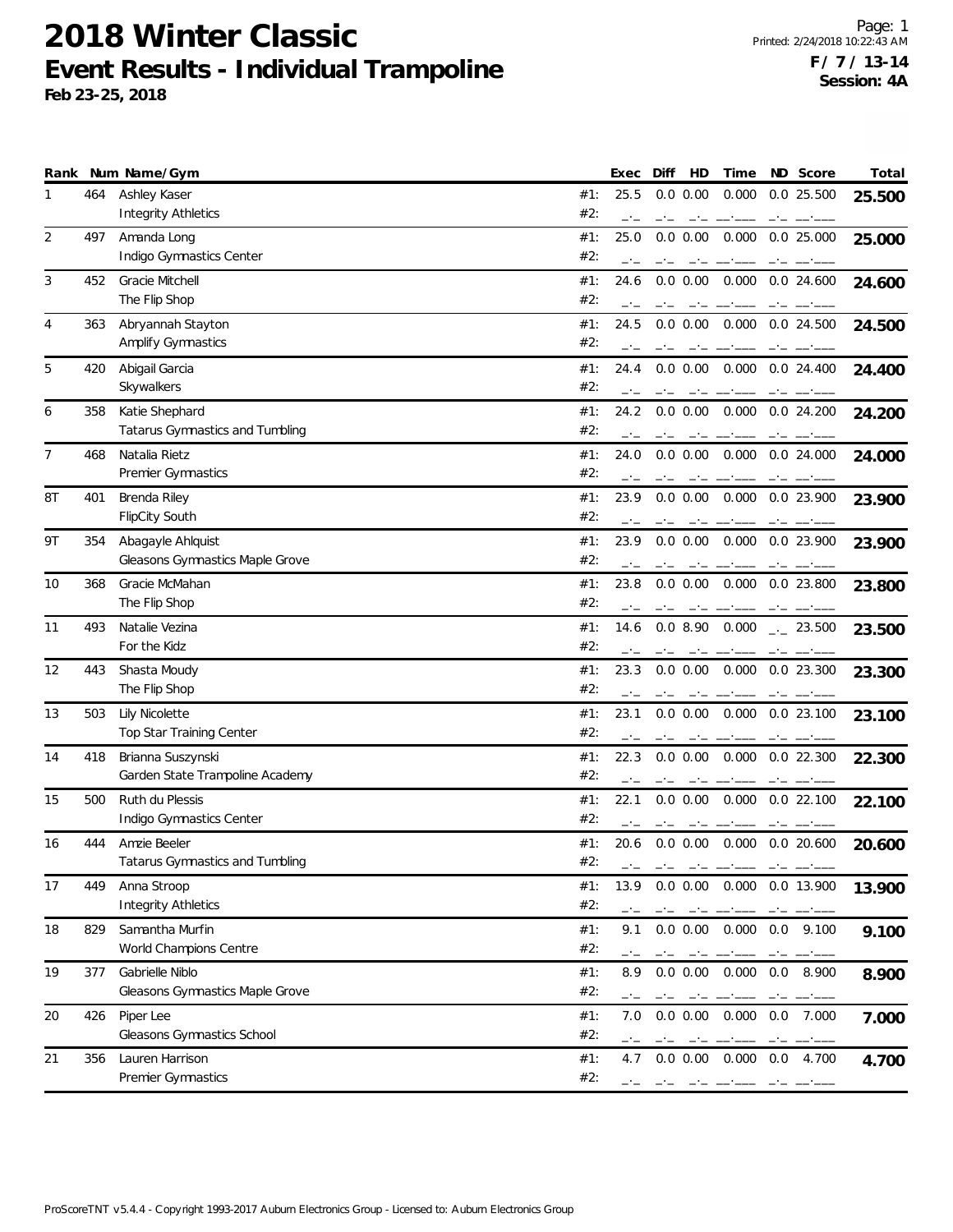|     | Rank Num Name/Gym          |     |  | Exec Diff HD Time ND Score |                             | Total                                     |
|-----|----------------------------|-----|--|----------------------------|-----------------------------|-------------------------------------------|
| 824 | Beau Beltran               |     |  |                            |                             | #1: 26.1 0.0 0.00 0.000 0.0 26.100 26.100 |
|     | World Champions Centre     |     |  |                            | #2: ___ __ __ __ ___ ___ __ |                                           |
|     | 544 Peter Kearney          |     |  |                            |                             | #1: 23.0 0.0 0.00 0.000 0.0 23.000 23.000 |
|     | Seattle Gymnastics-Ballard | #2: |  |                            |                             |                                           |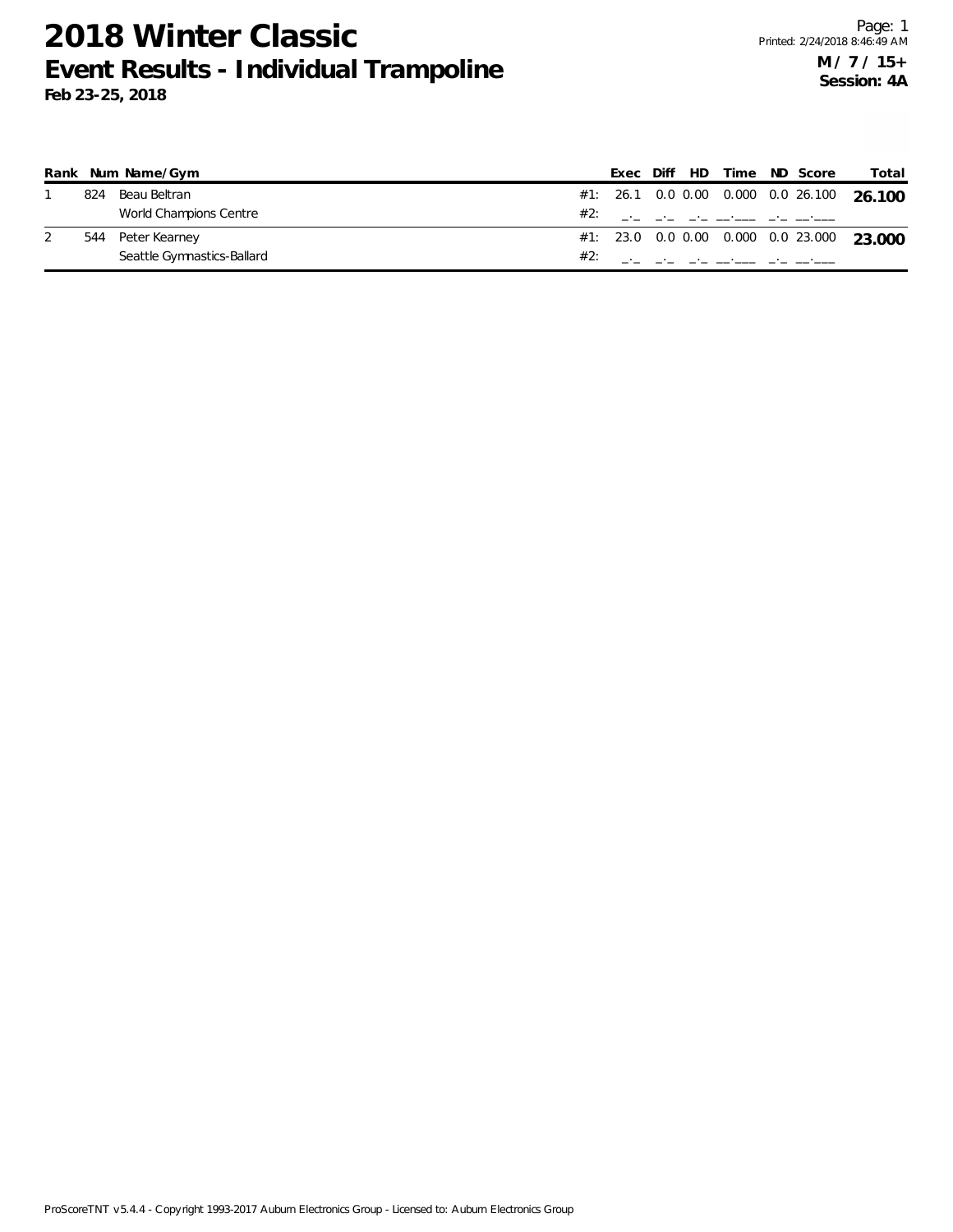|   |     | Rank Num Name/Gym          |     | Exec |  | Diff HD Time | ND Score                               | Total  |
|---|-----|----------------------------|-----|------|--|--------------|----------------------------------------|--------|
|   | 615 | Senna Harrison             |     |      |  |              | #1: 25.6 0.0 0.00 0.000 0.0 25.600     | 25.600 |
|   |     | <b>Integrity Athletics</b> | #2: |      |  |              |                                        |        |
| 2 | 540 | Laura Amarosa              |     |      |  |              | $\#1$ : 24.2 0.0 0.00 0.000 0.0 24.200 | 24.200 |
|   |     | <b>Integrity Athletics</b> | #2: |      |  |              |                                        |        |
| 3 | 523 | Madelyn Childs             |     |      |  |              | $\#1$ : 21.5 0.0 0.00 0.000 0.0 21.500 | 21.500 |
|   |     | For the Kidz               | #2: |      |  |              |                                        |        |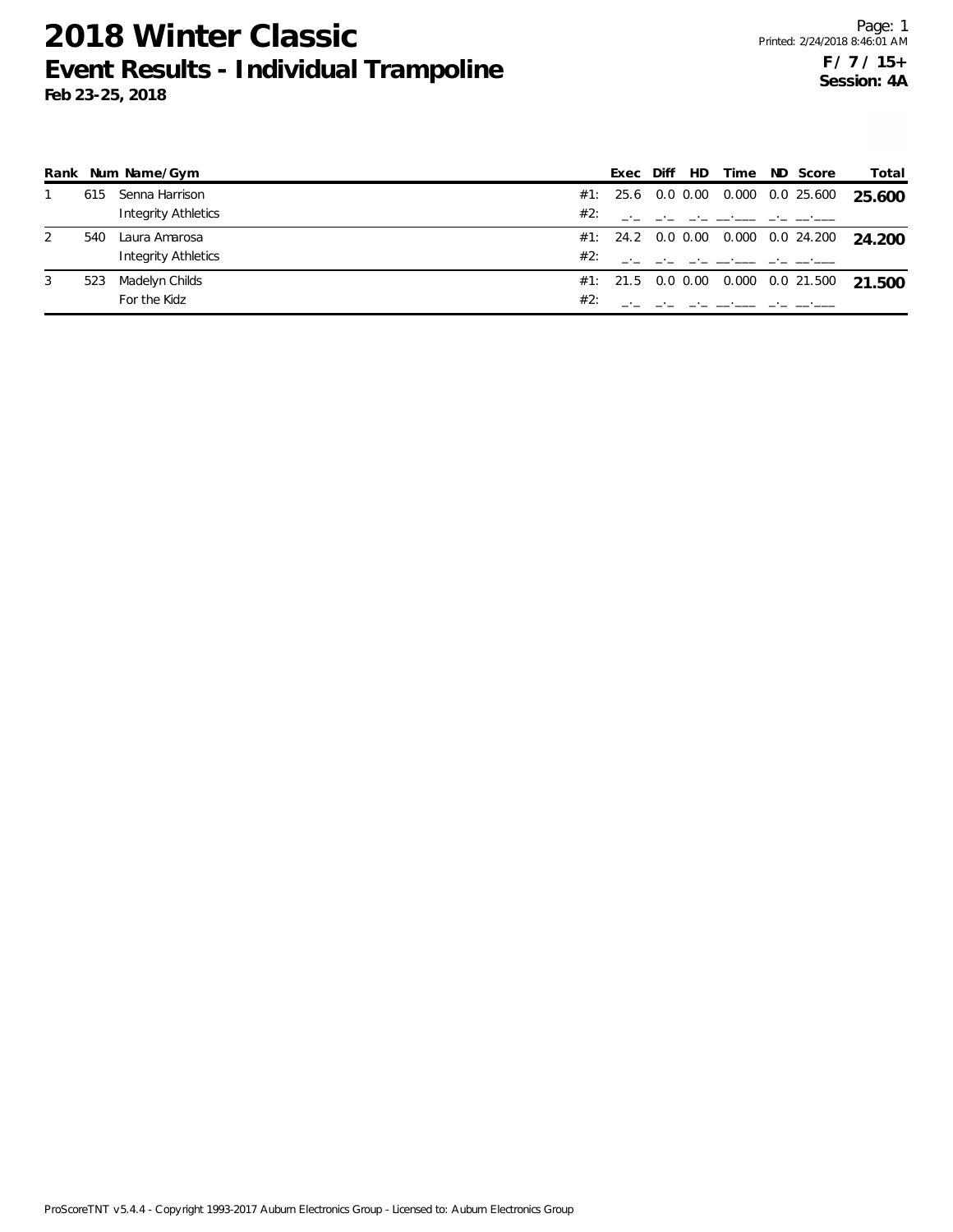| Rank |     | Num Name/Gym                    |     | Exec | Diff | HD          | Time  |     | ND Score      | Total  |
|------|-----|---------------------------------|-----|------|------|-------------|-------|-----|---------------|--------|
|      | 162 | Mia Manfre                      | #1: | 25.3 | 0.0  | 0.00        | 0.000 | 0.0 | 25.300        | 55.500 |
|      |     | Garden State Trampoline Academy | #2: | 24.9 |      | 5.3 0.00    | 0.000 |     | $0.0\,30.200$ |        |
| 2T   | 157 | Maggie Danley                   | #1: | 25.9 | 0.0  | 0.00        | 0.000 |     | 0.0 25.900    | 55.100 |
|      |     | Garden State Trampoline Academy | #2: | 23.9 |      | 5.3 0.00    | 0.000 |     | $0.0$ 29.200  |        |
| 3T   | 179 | Jenny Girbert                   | #1: | 25.1 | 0.0  | 0.00        | 0.000 |     | 0.0 25.100    | 55.100 |
|      |     | Tatarus Gymnastics and Tumbling | #2: | 24.6 |      | 5.4 0.00    | 0.000 |     | 0.0, 30.000   |        |
| 4    | 181 | Allisyn Weiss                   | #1: | 10.5 |      | $0.0\ 0.00$ | 0.000 |     | 0.0 10.500    | 39.100 |
|      |     | Skywalkers                      | #2: | 23.3 |      | 5.3 0.00    | 0.000 |     | 0.028.600     |        |
| 5    | 187 | Ava Huffman                     | #1: | 10.1 | 0.0  | 0.00        | 0.000 |     | 0.0 10.100    | 38.400 |
|      |     | Tennessee Elite Gymnastics      | #2: | 23.0 |      | 5.3 0.00    | 0.000 |     | $0.0$ 28.300  |        |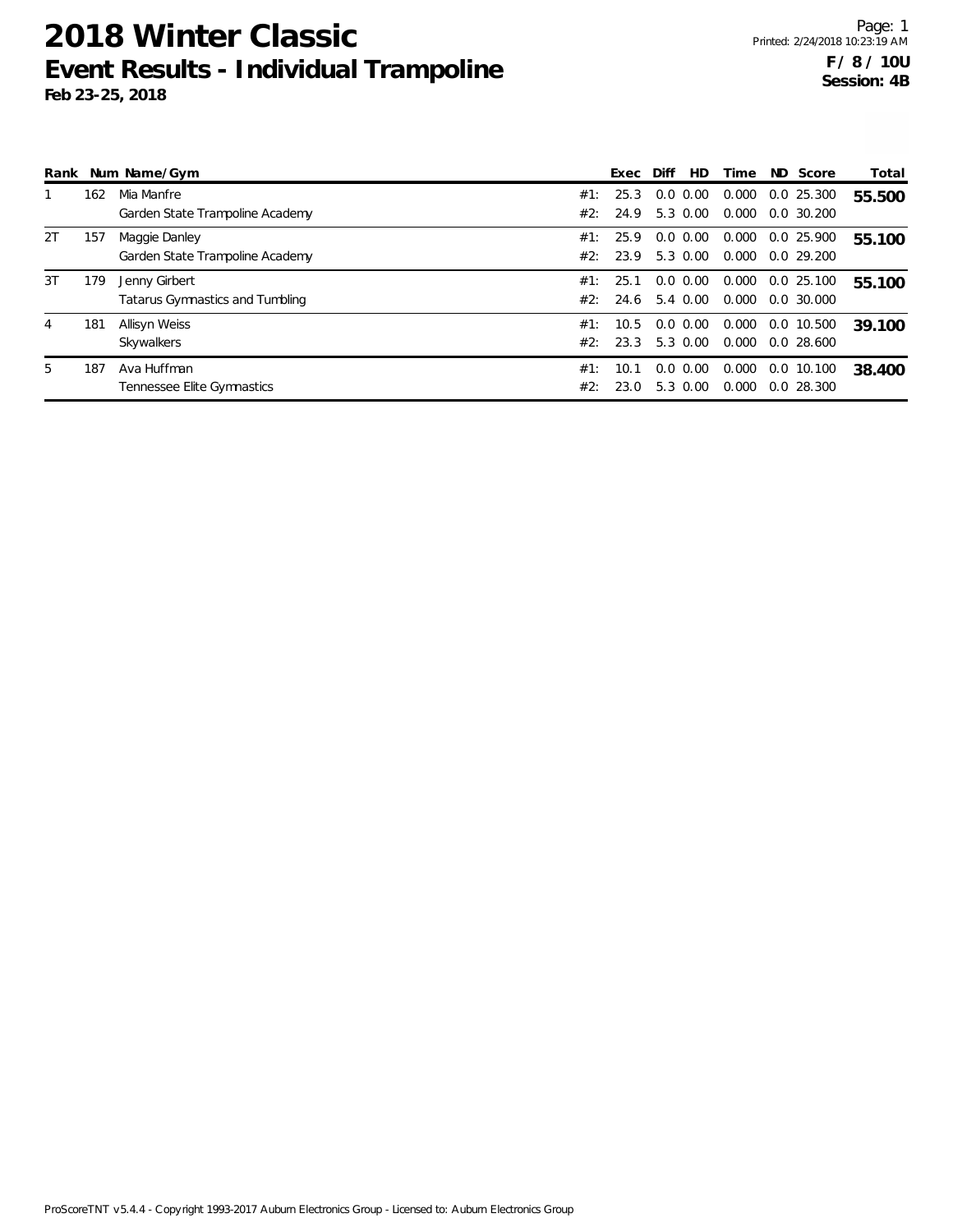| Rank |     | Num Name/Gym                    |     | Exec | Diff        | HD       | Time  | ND Score         | Total  |
|------|-----|---------------------------------|-----|------|-------------|----------|-------|------------------|--------|
|      | 324 | Lars Schaefer                   | #1: | 15.6 | $0.0$ 9.40  |          | 0.000 | 0.025.000        | 54.400 |
|      |     | Gleasons Gymnastics School      | #2: | 14.4 | 6.0, 9.00   |          | 0.000 | $0.0$ 29.400     |        |
| 2    | 223 | Ethan He-Miller                 | #1: | 14.5 | $0.0$ 9.60  |          | 0.000 | $0.0$ 24.100     | 53.300 |
|      |     | Dulles Gymnastics Academy       | #2: | 14.1 | 5.4 9.70    |          | 0.000 | 0.0 29.200       |        |
| 3    | 262 | Charles Medlock                 | #1: | 15.0 | $0.0$ 9.10  |          | 0.000 | $0.0$ 24.100     | 53.200 |
|      |     | Gleasons Gymnastics Maple Grove | #2: | 14.7 |             | 4.8 9.60 | 0.000 | 0.029.100        |        |
| 4    | 228 | Gabriel Johnson                 | #1: | 14.3 | $0.0$ 9.30  |          |       | 0.000 0.0 23.600 | 51.500 |
|      |     | The Flip Shop                   | #2: | 13.3 | 5.9 8.70    |          | 0.000 | 0.0 27.900       |        |
| 5    | 318 | Dylan Stringer                  | #1: | 14.6 | $0.0$ 9.00  |          | 0.000 | 0.0 23.600       | 51.100 |
|      |     | <b>Gymnast Factory</b>          | #2: | 12.9 | 5.3 9.30    |          | 0.000 | 0.0 27.500       |        |
| 6    | 222 | Will Cockrill                   | #1: | 15.2 | 0.0         | 9.40     | 0.000 | $0.0$ 24.600     | 45.100 |
|      |     | Infinite Bounds                 | #2: | 10.7 | $3.3\;6.50$ |          | 0.000 | 0.020.500        |        |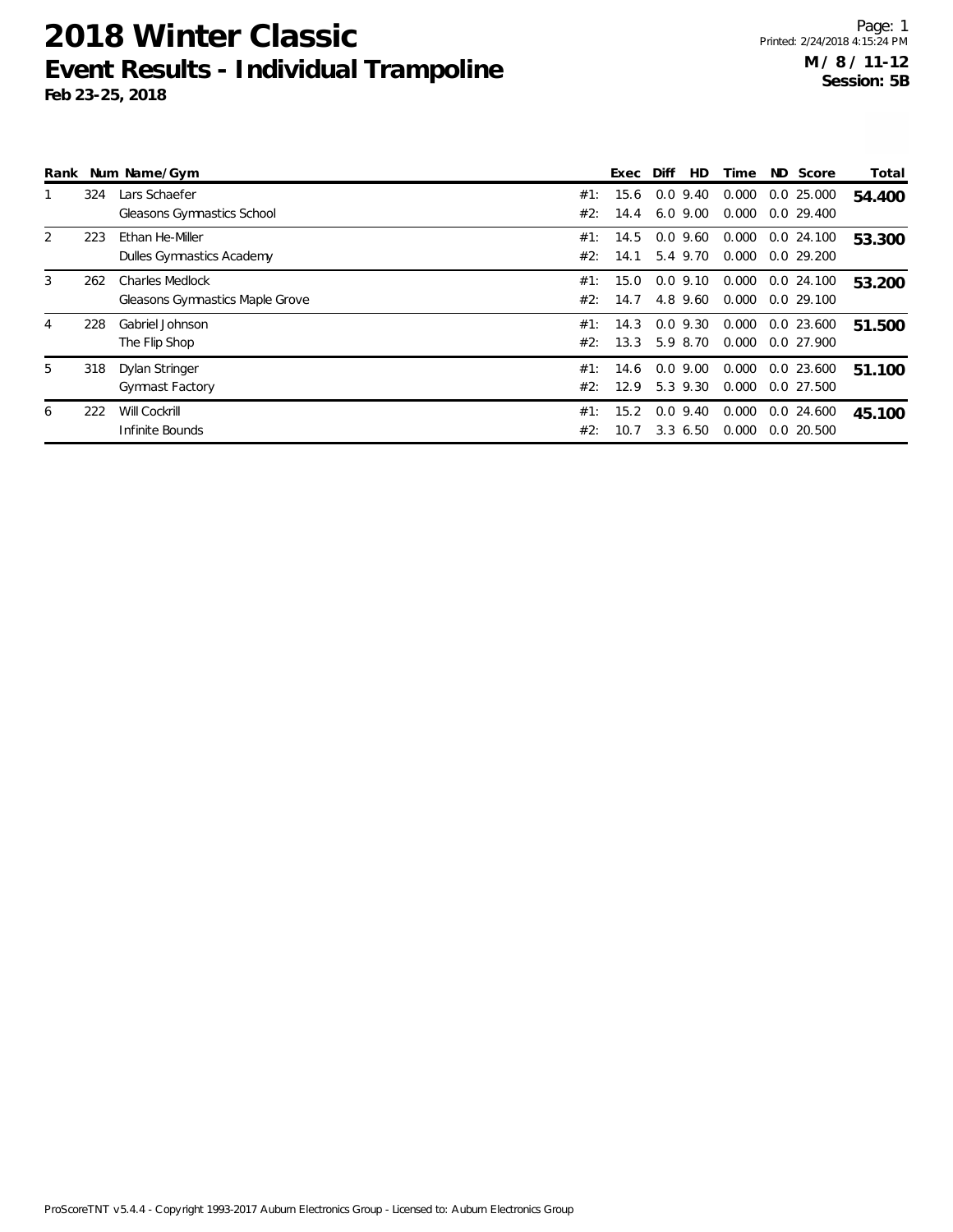| Rank |     | Num Name/Gym                                 |            | Exec         | Diff                      | HD | Time           | ND Score                      | Total  |
|------|-----|----------------------------------------------|------------|--------------|---------------------------|----|----------------|-------------------------------|--------|
| 1    | 326 | Hailey Eriksen<br>Premier Gymnastics         | #1:<br>#2: | 25.9<br>26.9 | 0.0 0.00<br>5.1 0.00      |    | 0.000<br>0.000 | 0.0 25.900<br>$0.0$ 32.000    | 57.900 |
| 2    | 303 | Olivia Erickson<br>Premier Gymnastics        | #1:<br>#2: | 26.5<br>25.4 | 0.0 0.00<br>5.2 0.00      |    | 0.000<br>0.000 | $0.0$ 26.500<br>$0.0$ 30.600  | 57.100 |
| 3    | 290 | Abigayle Pelton<br>Sonshine Gymnastics       | #1:<br>#2: | 26.4<br>25.6 | 0.0 0.00<br>$5.0 \t 0.00$ |    | 0.000<br>0.000 | $0.0$ 26.400<br>$0.0$ 30.600  | 57.000 |
| 4    | 276 | Mia Demouy<br>Eagle Gymnastics Academy       | #1:<br>#2: | 25.6<br>24.4 | 0.0 0.00<br>$6.0\ 0.00$   |    | 0.000<br>0.000 | $0.0$ 25.600<br>$0.0$ 30.400  | 56.000 |
| 5    | 333 | Jacqueline Kent<br>Elite Sports Complex Inc. | #1:<br>#2: | 25.1<br>25.6 | 0.0 0.00<br>5.2 0.00      |    | 0.000<br>0.000 | $0.0$ 25.100<br>$0.0$ 30.800  | 55.900 |
| 6    | 334 | Secret Carroll<br>Maximum Athletics          | #1:<br>#2: | 25.7<br>23.9 | 0.0 0.00<br>$6.0\ 0.00$   |    | 0.000<br>0.000 | 0.0 25.700<br>0.0 29.900      | 55.600 |
| 7    | 267 | Georgia Cappas<br>Midwest Training           | #1:<br>#2: | 25.2<br>25.1 | 0.0 0.00<br>5.1 0.00      |    | 0.000<br>0.000 | $0.0$ 25.200<br>$0.0$ 30.200  | 55.400 |
| 8    | 263 | Logan Speight<br>Ultimate Air                | #1:<br>#2: | 25.8<br>25.4 | 0.0 0.00<br>4.0 0.00      |    | 0.000<br>0.000 | $0.0$ 25.800<br>$0.0$ 29.400  | 55.200 |
| 9    | 216 | Brooklyn Majka<br>Midwest Training           | #1:<br>#2: | 25.0<br>24.8 | $0.0$ $0.00$<br>5.2 0.00  |    | 0.000<br>0.000 | $0.0$ 25.000<br>$0.0$ 30.000  | 55.000 |
| 10   | 328 | Amanda Abraham<br>Mills Gymnastics USA       | #1:<br>#2: | 24.6<br>25.0 | 0.0 0.00<br>4.5 0.00      |    | 0.000<br>0.000 | $0.0$ 24.600<br>0.0 29.500    | 54.100 |
| 11T  | 269 | Katherine Dedear<br>The Palaestra            | #1:<br>#2: | 25.1<br>24.1 | 0.0 0.00<br>5.1 0.00      |    | 0.000<br>0.000 | $-2.0$ 23.100<br>$0.0$ 29.200 | 52.300 |
| 12T  | 285 | Anna Twork<br>Troy Gymnastics                | #1:<br>#2: | 23.9<br>23.1 | 0.0 0.00<br>5.3 0.00      |    | 0.000<br>0.000 | 0.0 23.900<br>$0.0$ 28.400    | 52.300 |
| 13   | 253 | Chloe Russell<br>Seattle Gymnastics-Ballard  | #1:<br>#2: | 22.5<br>23.8 | 0.0 0.00<br>5.1 0.00      |    | 0.000<br>0.000 | 0.0 22.500<br>$0.0$ 28.900    | 51.400 |
| 14   | 329 | Jenna Mullins<br>Gymnastics Etc.             | #1:<br>#2: | 14.5<br>22.4 | 0.0 0.00<br>5.2 0.00      |    | 0.000<br>0.000 | 0.0 14.500<br>$0.0$ 27.600    | 42.100 |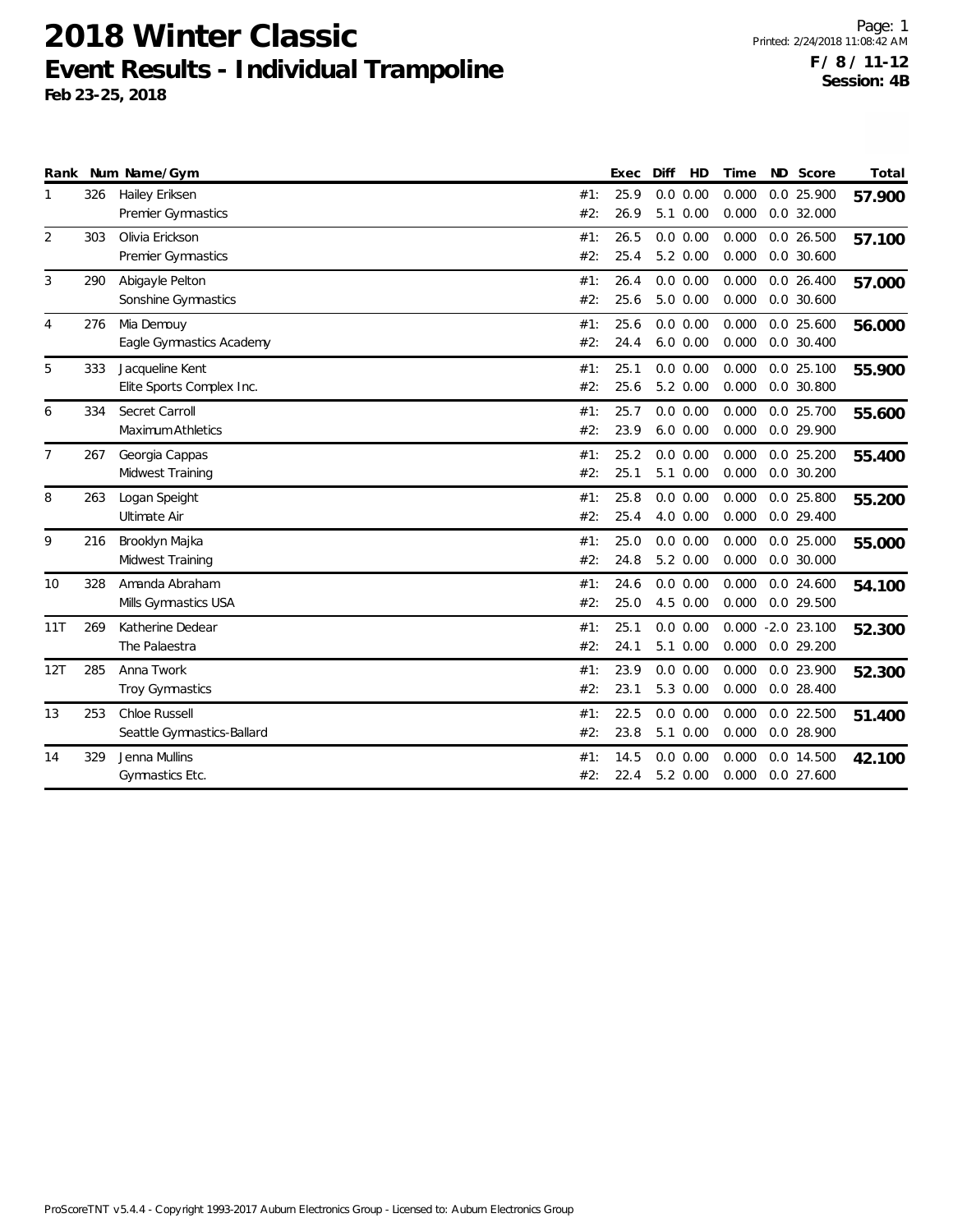|  | Rank Num Name/Gym                |  |  | Exec Diff HD Time ND Score                | Total |
|--|----------------------------------|--|--|-------------------------------------------|-------|
|  | 384 Jack Geis                    |  |  | #1: 15.1 0.0 8.80 0.000 0.0 23.900 54.700 |       |
|  | Xtreme Gymnastics and Trampoline |  |  | #2: 16.4 5.1 9.30 0.000 0.0 30.800        |       |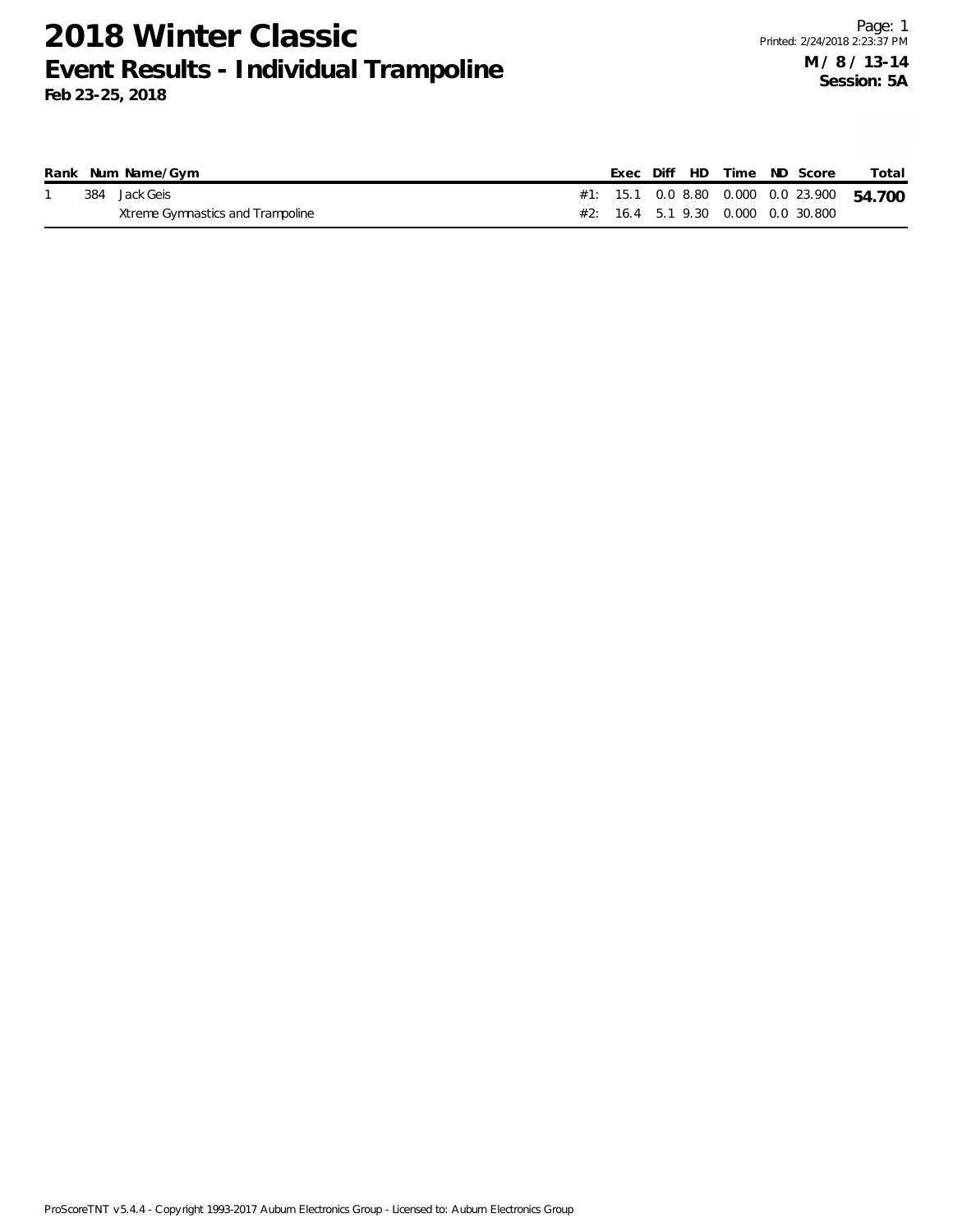| 17.5<br>9.40<br>0.000<br>0.0 26.900<br>$\mathbf{1}$<br>429<br>Sadie Bridge<br>#1:<br>0.0<br>58.100<br>Eagle Gymnastics Academy<br>#2:<br>16.6<br>5.2 9.40<br>0.000<br>0.0 31.200<br>$\overline{2}$<br>$0.0$ 9.80<br>0.000<br>441<br>Elisha Puckett<br>#1:<br>16.8<br>$0.0$ 26.600<br>57.600<br>Sonshine Gymnastics<br>#2:<br>17.1<br>4.3 9.60<br>0.000<br>0.0 31.000<br>3<br>Ava Binkowski<br>16.8<br>$0.0$ 9.50<br>0.000<br>355<br>#1:<br>$0.0$ 26.300<br>56.500<br>#2:<br>16.5<br>5.2 8.50<br>0.000<br>$0.0$ 30.200<br>Elite Sports Complex Inc.<br>454<br>Jule Doellman<br>16.7<br>$0.0$ 9.20<br>0.000<br>$0.0$ 25.900<br>$\overline{4}$<br>#1:<br>56.200<br><b>MJM Studios</b><br>#2:<br>5.4 8.80<br>0.000<br>$0.0$ 30.300<br>16.1<br>5<br>378<br>#1:<br>16.5<br>$0.0$ $9.30$<br>0.000<br>0.0 25.800<br>Sophia Egert<br>55.900<br>#2:<br>15.8<br>5.4 8.90<br>0.000<br>$0.0$ 30.100<br>Park Avenue Gymnastics<br>412<br>Sage Duggin<br>16.0<br>$0.0$ $9.00$<br>0.000<br>$0.0$ 25.000<br>6<br>#1:<br>54.900<br>0.0 29.900<br>Sonshine Gymnastics<br>#2:<br>16.7<br>4.3 8.90<br>0.000<br>470<br>Sarah Weissman<br>#1:<br>16.0<br>$0.0$ $9.30$<br>0.000<br>$0.0$ 25.300<br>7<br>54.600<br>#2:<br>5.9 9.20<br>0.000<br>0.0 29.300<br>Troy Gymnastics<br>14.2<br>8<br>389<br>Rylie McCulloch<br>#1:<br>15.6<br>0.0 8.90<br>0.000<br>0.0 24.500<br>54.300<br>Gleasons Gymnastics Maple Grove<br>#2:<br>15.3<br>5.2 9.30<br>0.000<br>0.0 29.800<br>9<br>Regan Stefanoni<br>14.6<br>$0.0$ $9.50$<br>0.000<br>415<br>#1:<br>$0.0$ 24.100<br>53.900<br>#2:<br>15.4<br>5.0 9.40<br>0.000<br>0.0 29.800<br>Gleasons Gymnastics Maple Grove<br>390<br>Emily Williamson<br>15.5<br>0.0 8.80<br>0.000<br>0.024.300<br>10T<br>#1:<br>53.500<br>Tatarus Gymnastics and Tumbling<br>#2:<br>14.5<br>5.3 9.40<br>0.000<br>$0.0$ 29.200<br>351<br>Lauren Deighan<br>#1:<br>14.7<br>$0.0$ 9.60<br>0.000<br>0.024.300<br>11T<br>53.500<br><b>Troy Gymnastics</b><br>#2:<br>14.7<br>5.3 9.20<br>0.000<br>$0.0$ 29.200<br>337<br>#1:<br>15.6<br>$0.0$ $9.30$<br>0.000<br>$-2.0$ 22.900<br>12T<br>Kadence Curry<br>52.900<br>#2:<br>15.8<br>5.4 8.80<br>$0.0$ 30.000<br>Maximum Athletics<br>0.000<br>$0.0$ 9.20<br>0.000<br>495<br>Ivy Allen<br>16.3<br>$0.0$ 25.500<br>13T<br>#1:<br>52.900<br>Let It Shine Gymnastics<br>#2:<br>14.8<br>4.3 8.30<br>0.000<br>$0.0$ 27.400<br>442<br>Ritsika Prakasam<br>#1:<br>14.7<br>$0.0$ $9.30$<br>0.000<br>$0.0$ 24.000<br>14<br>52.200<br>Garden State Trampoline Academy<br>#2:<br>13.7<br>5.4 9.10<br>0.000<br>$0.0$ 28.200<br>$0.0$ 9.40<br>15<br>383<br>Allie Ayers<br>#1:<br>15.6<br>0.000<br>$0.0$ 25.000<br>52.100<br>Flipspot Gymnastics and Cheer<br>#2:<br>13.5<br>5.1 8.50<br>0.000<br>$0.0$ 27.100<br>458<br>Corinne Kear<br>15.5<br>$0.0$ 9.40<br>0.000<br>0.0 24.900<br>#1:<br>16<br>50.500<br>$0.0$ 25.600<br>#2:<br>12.6<br>5.2 7.80<br>0.000<br>Tatarus Gymnastics and Tumbling<br>433<br>Lindsay Lucas<br>12.3<br>0.0 8.00<br>0.000<br>$0.0$ 20.300<br>17<br>#1:<br>49.500<br><b>Troy Gymnastics</b><br>$0.0$ 29.200<br>#2:<br>14.4<br>5.9 8.90<br>0.000<br>466<br>Ellie Deighan<br>12.3<br>0.06.90<br>0.0 19.200<br>18<br>#1:<br>0.000<br>27.900 |  | Rank Num Name/Gym | Exec | Diff<br>HD | Time | ND Score | Total |
|---------------------------------------------------------------------------------------------------------------------------------------------------------------------------------------------------------------------------------------------------------------------------------------------------------------------------------------------------------------------------------------------------------------------------------------------------------------------------------------------------------------------------------------------------------------------------------------------------------------------------------------------------------------------------------------------------------------------------------------------------------------------------------------------------------------------------------------------------------------------------------------------------------------------------------------------------------------------------------------------------------------------------------------------------------------------------------------------------------------------------------------------------------------------------------------------------------------------------------------------------------------------------------------------------------------------------------------------------------------------------------------------------------------------------------------------------------------------------------------------------------------------------------------------------------------------------------------------------------------------------------------------------------------------------------------------------------------------------------------------------------------------------------------------------------------------------------------------------------------------------------------------------------------------------------------------------------------------------------------------------------------------------------------------------------------------------------------------------------------------------------------------------------------------------------------------------------------------------------------------------------------------------------------------------------------------------------------------------------------------------------------------------------------------------------------------------------------------------------------------------------------------------------------------------------------------------------------------------------------------------------------------------------------------------------------------------------------------------------------------------------------------------------------------------------------------------------------------------------------------------------------------------------------------------------------------------------------------------------------------------------------------------------------------------------------------------------------------------------------------------------------------------------------------------------------|--|-------------------|------|------------|------|----------|-------|
|                                                                                                                                                                                                                                                                                                                                                                                                                                                                                                                                                                                                                                                                                                                                                                                                                                                                                                                                                                                                                                                                                                                                                                                                                                                                                                                                                                                                                                                                                                                                                                                                                                                                                                                                                                                                                                                                                                                                                                                                                                                                                                                                                                                                                                                                                                                                                                                                                                                                                                                                                                                                                                                                                                                                                                                                                                                                                                                                                                                                                                                                                                                                                                                       |  |                   |      |            |      |          |       |
|                                                                                                                                                                                                                                                                                                                                                                                                                                                                                                                                                                                                                                                                                                                                                                                                                                                                                                                                                                                                                                                                                                                                                                                                                                                                                                                                                                                                                                                                                                                                                                                                                                                                                                                                                                                                                                                                                                                                                                                                                                                                                                                                                                                                                                                                                                                                                                                                                                                                                                                                                                                                                                                                                                                                                                                                                                                                                                                                                                                                                                                                                                                                                                                       |  |                   |      |            |      |          |       |
|                                                                                                                                                                                                                                                                                                                                                                                                                                                                                                                                                                                                                                                                                                                                                                                                                                                                                                                                                                                                                                                                                                                                                                                                                                                                                                                                                                                                                                                                                                                                                                                                                                                                                                                                                                                                                                                                                                                                                                                                                                                                                                                                                                                                                                                                                                                                                                                                                                                                                                                                                                                                                                                                                                                                                                                                                                                                                                                                                                                                                                                                                                                                                                                       |  |                   |      |            |      |          |       |
|                                                                                                                                                                                                                                                                                                                                                                                                                                                                                                                                                                                                                                                                                                                                                                                                                                                                                                                                                                                                                                                                                                                                                                                                                                                                                                                                                                                                                                                                                                                                                                                                                                                                                                                                                                                                                                                                                                                                                                                                                                                                                                                                                                                                                                                                                                                                                                                                                                                                                                                                                                                                                                                                                                                                                                                                                                                                                                                                                                                                                                                                                                                                                                                       |  |                   |      |            |      |          |       |
|                                                                                                                                                                                                                                                                                                                                                                                                                                                                                                                                                                                                                                                                                                                                                                                                                                                                                                                                                                                                                                                                                                                                                                                                                                                                                                                                                                                                                                                                                                                                                                                                                                                                                                                                                                                                                                                                                                                                                                                                                                                                                                                                                                                                                                                                                                                                                                                                                                                                                                                                                                                                                                                                                                                                                                                                                                                                                                                                                                                                                                                                                                                                                                                       |  |                   |      |            |      |          |       |
|                                                                                                                                                                                                                                                                                                                                                                                                                                                                                                                                                                                                                                                                                                                                                                                                                                                                                                                                                                                                                                                                                                                                                                                                                                                                                                                                                                                                                                                                                                                                                                                                                                                                                                                                                                                                                                                                                                                                                                                                                                                                                                                                                                                                                                                                                                                                                                                                                                                                                                                                                                                                                                                                                                                                                                                                                                                                                                                                                                                                                                                                                                                                                                                       |  |                   |      |            |      |          |       |
|                                                                                                                                                                                                                                                                                                                                                                                                                                                                                                                                                                                                                                                                                                                                                                                                                                                                                                                                                                                                                                                                                                                                                                                                                                                                                                                                                                                                                                                                                                                                                                                                                                                                                                                                                                                                                                                                                                                                                                                                                                                                                                                                                                                                                                                                                                                                                                                                                                                                                                                                                                                                                                                                                                                                                                                                                                                                                                                                                                                                                                                                                                                                                                                       |  |                   |      |            |      |          |       |
|                                                                                                                                                                                                                                                                                                                                                                                                                                                                                                                                                                                                                                                                                                                                                                                                                                                                                                                                                                                                                                                                                                                                                                                                                                                                                                                                                                                                                                                                                                                                                                                                                                                                                                                                                                                                                                                                                                                                                                                                                                                                                                                                                                                                                                                                                                                                                                                                                                                                                                                                                                                                                                                                                                                                                                                                                                                                                                                                                                                                                                                                                                                                                                                       |  |                   |      |            |      |          |       |
|                                                                                                                                                                                                                                                                                                                                                                                                                                                                                                                                                                                                                                                                                                                                                                                                                                                                                                                                                                                                                                                                                                                                                                                                                                                                                                                                                                                                                                                                                                                                                                                                                                                                                                                                                                                                                                                                                                                                                                                                                                                                                                                                                                                                                                                                                                                                                                                                                                                                                                                                                                                                                                                                                                                                                                                                                                                                                                                                                                                                                                                                                                                                                                                       |  |                   |      |            |      |          |       |
|                                                                                                                                                                                                                                                                                                                                                                                                                                                                                                                                                                                                                                                                                                                                                                                                                                                                                                                                                                                                                                                                                                                                                                                                                                                                                                                                                                                                                                                                                                                                                                                                                                                                                                                                                                                                                                                                                                                                                                                                                                                                                                                                                                                                                                                                                                                                                                                                                                                                                                                                                                                                                                                                                                                                                                                                                                                                                                                                                                                                                                                                                                                                                                                       |  |                   |      |            |      |          |       |
|                                                                                                                                                                                                                                                                                                                                                                                                                                                                                                                                                                                                                                                                                                                                                                                                                                                                                                                                                                                                                                                                                                                                                                                                                                                                                                                                                                                                                                                                                                                                                                                                                                                                                                                                                                                                                                                                                                                                                                                                                                                                                                                                                                                                                                                                                                                                                                                                                                                                                                                                                                                                                                                                                                                                                                                                                                                                                                                                                                                                                                                                                                                                                                                       |  |                   |      |            |      |          |       |
|                                                                                                                                                                                                                                                                                                                                                                                                                                                                                                                                                                                                                                                                                                                                                                                                                                                                                                                                                                                                                                                                                                                                                                                                                                                                                                                                                                                                                                                                                                                                                                                                                                                                                                                                                                                                                                                                                                                                                                                                                                                                                                                                                                                                                                                                                                                                                                                                                                                                                                                                                                                                                                                                                                                                                                                                                                                                                                                                                                                                                                                                                                                                                                                       |  |                   |      |            |      |          |       |
|                                                                                                                                                                                                                                                                                                                                                                                                                                                                                                                                                                                                                                                                                                                                                                                                                                                                                                                                                                                                                                                                                                                                                                                                                                                                                                                                                                                                                                                                                                                                                                                                                                                                                                                                                                                                                                                                                                                                                                                                                                                                                                                                                                                                                                                                                                                                                                                                                                                                                                                                                                                                                                                                                                                                                                                                                                                                                                                                                                                                                                                                                                                                                                                       |  |                   |      |            |      |          |       |
|                                                                                                                                                                                                                                                                                                                                                                                                                                                                                                                                                                                                                                                                                                                                                                                                                                                                                                                                                                                                                                                                                                                                                                                                                                                                                                                                                                                                                                                                                                                                                                                                                                                                                                                                                                                                                                                                                                                                                                                                                                                                                                                                                                                                                                                                                                                                                                                                                                                                                                                                                                                                                                                                                                                                                                                                                                                                                                                                                                                                                                                                                                                                                                                       |  |                   |      |            |      |          |       |
|                                                                                                                                                                                                                                                                                                                                                                                                                                                                                                                                                                                                                                                                                                                                                                                                                                                                                                                                                                                                                                                                                                                                                                                                                                                                                                                                                                                                                                                                                                                                                                                                                                                                                                                                                                                                                                                                                                                                                                                                                                                                                                                                                                                                                                                                                                                                                                                                                                                                                                                                                                                                                                                                                                                                                                                                                                                                                                                                                                                                                                                                                                                                                                                       |  |                   |      |            |      |          |       |
|                                                                                                                                                                                                                                                                                                                                                                                                                                                                                                                                                                                                                                                                                                                                                                                                                                                                                                                                                                                                                                                                                                                                                                                                                                                                                                                                                                                                                                                                                                                                                                                                                                                                                                                                                                                                                                                                                                                                                                                                                                                                                                                                                                                                                                                                                                                                                                                                                                                                                                                                                                                                                                                                                                                                                                                                                                                                                                                                                                                                                                                                                                                                                                                       |  |                   |      |            |      |          |       |
|                                                                                                                                                                                                                                                                                                                                                                                                                                                                                                                                                                                                                                                                                                                                                                                                                                                                                                                                                                                                                                                                                                                                                                                                                                                                                                                                                                                                                                                                                                                                                                                                                                                                                                                                                                                                                                                                                                                                                                                                                                                                                                                                                                                                                                                                                                                                                                                                                                                                                                                                                                                                                                                                                                                                                                                                                                                                                                                                                                                                                                                                                                                                                                                       |  |                   |      |            |      |          |       |
|                                                                                                                                                                                                                                                                                                                                                                                                                                                                                                                                                                                                                                                                                                                                                                                                                                                                                                                                                                                                                                                                                                                                                                                                                                                                                                                                                                                                                                                                                                                                                                                                                                                                                                                                                                                                                                                                                                                                                                                                                                                                                                                                                                                                                                                                                                                                                                                                                                                                                                                                                                                                                                                                                                                                                                                                                                                                                                                                                                                                                                                                                                                                                                                       |  |                   |      |            |      |          |       |
|                                                                                                                                                                                                                                                                                                                                                                                                                                                                                                                                                                                                                                                                                                                                                                                                                                                                                                                                                                                                                                                                                                                                                                                                                                                                                                                                                                                                                                                                                                                                                                                                                                                                                                                                                                                                                                                                                                                                                                                                                                                                                                                                                                                                                                                                                                                                                                                                                                                                                                                                                                                                                                                                                                                                                                                                                                                                                                                                                                                                                                                                                                                                                                                       |  |                   |      |            |      |          |       |
|                                                                                                                                                                                                                                                                                                                                                                                                                                                                                                                                                                                                                                                                                                                                                                                                                                                                                                                                                                                                                                                                                                                                                                                                                                                                                                                                                                                                                                                                                                                                                                                                                                                                                                                                                                                                                                                                                                                                                                                                                                                                                                                                                                                                                                                                                                                                                                                                                                                                                                                                                                                                                                                                                                                                                                                                                                                                                                                                                                                                                                                                                                                                                                                       |  |                   |      |            |      |          |       |
|                                                                                                                                                                                                                                                                                                                                                                                                                                                                                                                                                                                                                                                                                                                                                                                                                                                                                                                                                                                                                                                                                                                                                                                                                                                                                                                                                                                                                                                                                                                                                                                                                                                                                                                                                                                                                                                                                                                                                                                                                                                                                                                                                                                                                                                                                                                                                                                                                                                                                                                                                                                                                                                                                                                                                                                                                                                                                                                                                                                                                                                                                                                                                                                       |  |                   |      |            |      |          |       |
|                                                                                                                                                                                                                                                                                                                                                                                                                                                                                                                                                                                                                                                                                                                                                                                                                                                                                                                                                                                                                                                                                                                                                                                                                                                                                                                                                                                                                                                                                                                                                                                                                                                                                                                                                                                                                                                                                                                                                                                                                                                                                                                                                                                                                                                                                                                                                                                                                                                                                                                                                                                                                                                                                                                                                                                                                                                                                                                                                                                                                                                                                                                                                                                       |  |                   |      |            |      |          |       |
|                                                                                                                                                                                                                                                                                                                                                                                                                                                                                                                                                                                                                                                                                                                                                                                                                                                                                                                                                                                                                                                                                                                                                                                                                                                                                                                                                                                                                                                                                                                                                                                                                                                                                                                                                                                                                                                                                                                                                                                                                                                                                                                                                                                                                                                                                                                                                                                                                                                                                                                                                                                                                                                                                                                                                                                                                                                                                                                                                                                                                                                                                                                                                                                       |  |                   |      |            |      |          |       |
|                                                                                                                                                                                                                                                                                                                                                                                                                                                                                                                                                                                                                                                                                                                                                                                                                                                                                                                                                                                                                                                                                                                                                                                                                                                                                                                                                                                                                                                                                                                                                                                                                                                                                                                                                                                                                                                                                                                                                                                                                                                                                                                                                                                                                                                                                                                                                                                                                                                                                                                                                                                                                                                                                                                                                                                                                                                                                                                                                                                                                                                                                                                                                                                       |  |                   |      |            |      |          |       |
|                                                                                                                                                                                                                                                                                                                                                                                                                                                                                                                                                                                                                                                                                                                                                                                                                                                                                                                                                                                                                                                                                                                                                                                                                                                                                                                                                                                                                                                                                                                                                                                                                                                                                                                                                                                                                                                                                                                                                                                                                                                                                                                                                                                                                                                                                                                                                                                                                                                                                                                                                                                                                                                                                                                                                                                                                                                                                                                                                                                                                                                                                                                                                                                       |  |                   |      |            |      |          |       |
|                                                                                                                                                                                                                                                                                                                                                                                                                                                                                                                                                                                                                                                                                                                                                                                                                                                                                                                                                                                                                                                                                                                                                                                                                                                                                                                                                                                                                                                                                                                                                                                                                                                                                                                                                                                                                                                                                                                                                                                                                                                                                                                                                                                                                                                                                                                                                                                                                                                                                                                                                                                                                                                                                                                                                                                                                                                                                                                                                                                                                                                                                                                                                                                       |  |                   |      |            |      |          |       |
|                                                                                                                                                                                                                                                                                                                                                                                                                                                                                                                                                                                                                                                                                                                                                                                                                                                                                                                                                                                                                                                                                                                                                                                                                                                                                                                                                                                                                                                                                                                                                                                                                                                                                                                                                                                                                                                                                                                                                                                                                                                                                                                                                                                                                                                                                                                                                                                                                                                                                                                                                                                                                                                                                                                                                                                                                                                                                                                                                                                                                                                                                                                                                                                       |  |                   |      |            |      |          |       |
|                                                                                                                                                                                                                                                                                                                                                                                                                                                                                                                                                                                                                                                                                                                                                                                                                                                                                                                                                                                                                                                                                                                                                                                                                                                                                                                                                                                                                                                                                                                                                                                                                                                                                                                                                                                                                                                                                                                                                                                                                                                                                                                                                                                                                                                                                                                                                                                                                                                                                                                                                                                                                                                                                                                                                                                                                                                                                                                                                                                                                                                                                                                                                                                       |  |                   |      |            |      |          |       |
|                                                                                                                                                                                                                                                                                                                                                                                                                                                                                                                                                                                                                                                                                                                                                                                                                                                                                                                                                                                                                                                                                                                                                                                                                                                                                                                                                                                                                                                                                                                                                                                                                                                                                                                                                                                                                                                                                                                                                                                                                                                                                                                                                                                                                                                                                                                                                                                                                                                                                                                                                                                                                                                                                                                                                                                                                                                                                                                                                                                                                                                                                                                                                                                       |  |                   |      |            |      |          |       |
|                                                                                                                                                                                                                                                                                                                                                                                                                                                                                                                                                                                                                                                                                                                                                                                                                                                                                                                                                                                                                                                                                                                                                                                                                                                                                                                                                                                                                                                                                                                                                                                                                                                                                                                                                                                                                                                                                                                                                                                                                                                                                                                                                                                                                                                                                                                                                                                                                                                                                                                                                                                                                                                                                                                                                                                                                                                                                                                                                                                                                                                                                                                                                                                       |  |                   |      |            |      |          |       |
|                                                                                                                                                                                                                                                                                                                                                                                                                                                                                                                                                                                                                                                                                                                                                                                                                                                                                                                                                                                                                                                                                                                                                                                                                                                                                                                                                                                                                                                                                                                                                                                                                                                                                                                                                                                                                                                                                                                                                                                                                                                                                                                                                                                                                                                                                                                                                                                                                                                                                                                                                                                                                                                                                                                                                                                                                                                                                                                                                                                                                                                                                                                                                                                       |  |                   |      |            |      |          |       |
|                                                                                                                                                                                                                                                                                                                                                                                                                                                                                                                                                                                                                                                                                                                                                                                                                                                                                                                                                                                                                                                                                                                                                                                                                                                                                                                                                                                                                                                                                                                                                                                                                                                                                                                                                                                                                                                                                                                                                                                                                                                                                                                                                                                                                                                                                                                                                                                                                                                                                                                                                                                                                                                                                                                                                                                                                                                                                                                                                                                                                                                                                                                                                                                       |  |                   |      |            |      |          |       |
|                                                                                                                                                                                                                                                                                                                                                                                                                                                                                                                                                                                                                                                                                                                                                                                                                                                                                                                                                                                                                                                                                                                                                                                                                                                                                                                                                                                                                                                                                                                                                                                                                                                                                                                                                                                                                                                                                                                                                                                                                                                                                                                                                                                                                                                                                                                                                                                                                                                                                                                                                                                                                                                                                                                                                                                                                                                                                                                                                                                                                                                                                                                                                                                       |  |                   |      |            |      |          |       |
|                                                                                                                                                                                                                                                                                                                                                                                                                                                                                                                                                                                                                                                                                                                                                                                                                                                                                                                                                                                                                                                                                                                                                                                                                                                                                                                                                                                                                                                                                                                                                                                                                                                                                                                                                                                                                                                                                                                                                                                                                                                                                                                                                                                                                                                                                                                                                                                                                                                                                                                                                                                                                                                                                                                                                                                                                                                                                                                                                                                                                                                                                                                                                                                       |  |                   |      |            |      |          |       |
|                                                                                                                                                                                                                                                                                                                                                                                                                                                                                                                                                                                                                                                                                                                                                                                                                                                                                                                                                                                                                                                                                                                                                                                                                                                                                                                                                                                                                                                                                                                                                                                                                                                                                                                                                                                                                                                                                                                                                                                                                                                                                                                                                                                                                                                                                                                                                                                                                                                                                                                                                                                                                                                                                                                                                                                                                                                                                                                                                                                                                                                                                                                                                                                       |  |                   |      |            |      |          |       |
| #2:<br>1.9 2.80<br>0.000<br>0.0<br>8.700<br><b>Troy Gymnastics</b><br>4.0                                                                                                                                                                                                                                                                                                                                                                                                                                                                                                                                                                                                                                                                                                                                                                                                                                                                                                                                                                                                                                                                                                                                                                                                                                                                                                                                                                                                                                                                                                                                                                                                                                                                                                                                                                                                                                                                                                                                                                                                                                                                                                                                                                                                                                                                                                                                                                                                                                                                                                                                                                                                                                                                                                                                                                                                                                                                                                                                                                                                                                                                                                             |  |                   |      |            |      |          |       |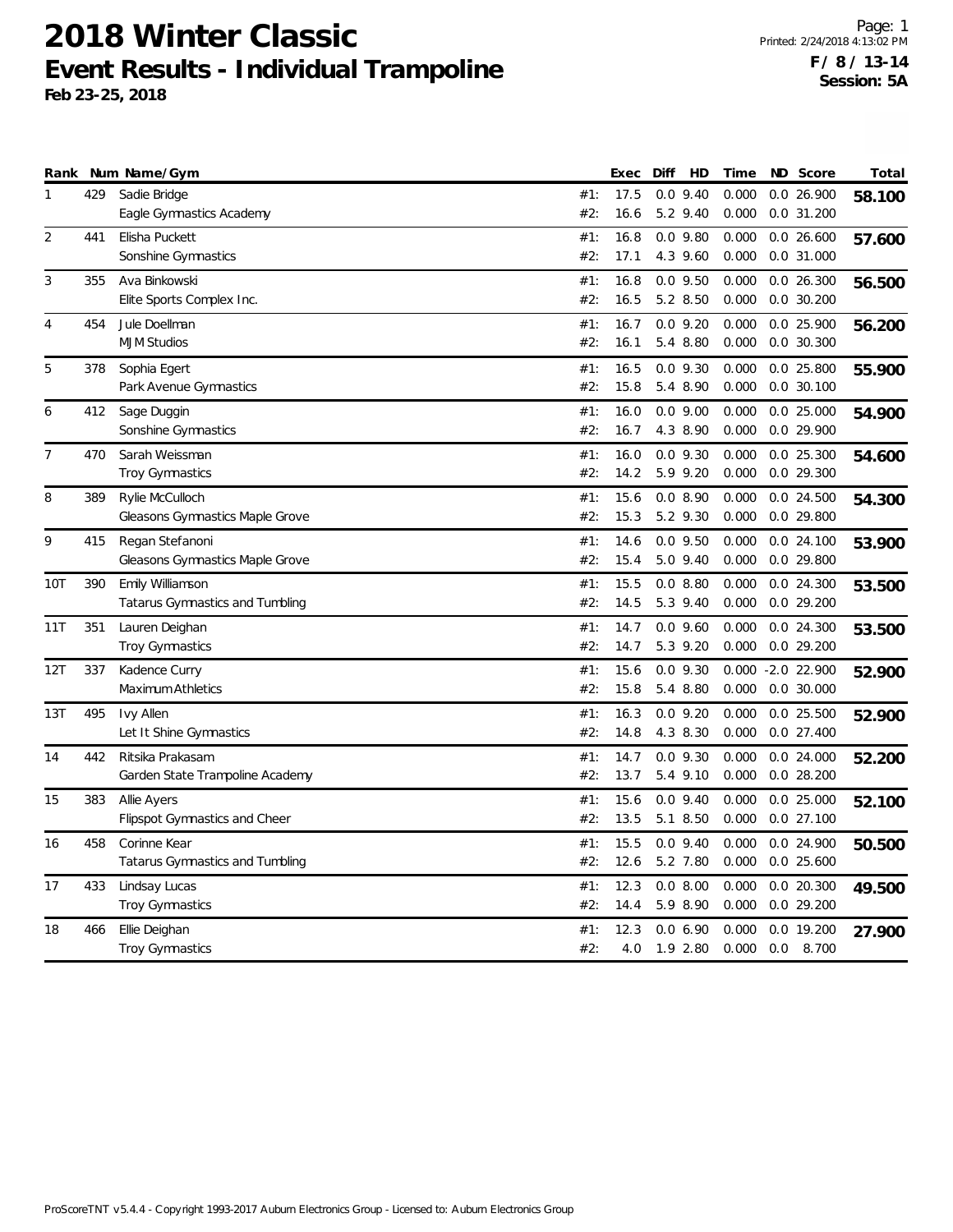|  | Rank Num Name/Gym             |  |  |  | Exec Diff HD Time ND Score         | Total                                     |
|--|-------------------------------|--|--|--|------------------------------------|-------------------------------------------|
|  | 535 Cullen Howell             |  |  |  |                                    | #1: 15.2 0.0 8.90 0.000 0.0 24.100 54.100 |
|  | DeVeau's School of Gymnastics |  |  |  | #2: 14.8 6.0 9.20 0.000 0.0 30.000 |                                           |
|  | 602 Parker Boyer              |  |  |  |                                    | #1: 15.4 0.0 9.00 0.000 0.0 24.400 53.400 |
|  | Troy Gymnastics               |  |  |  | #2: 14.4 5.9 8.70 0.000 0.0 29.000 |                                           |